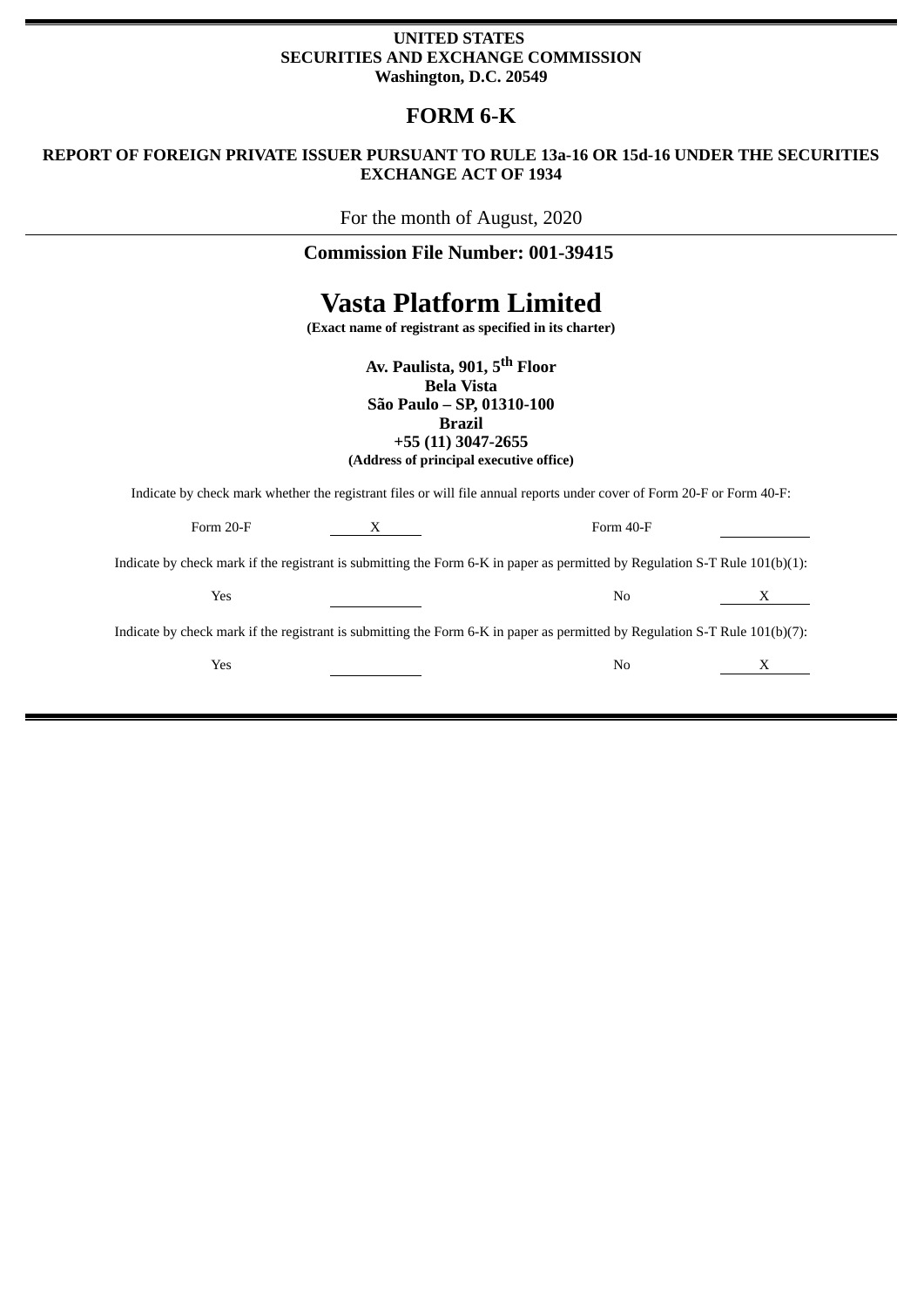#### **TABLE OF CONTENTS**

**ITEM**<br>99.1. Press release dated August 4, 2020 – Vasta Platform Limited Announces Closing of Initial Public Offering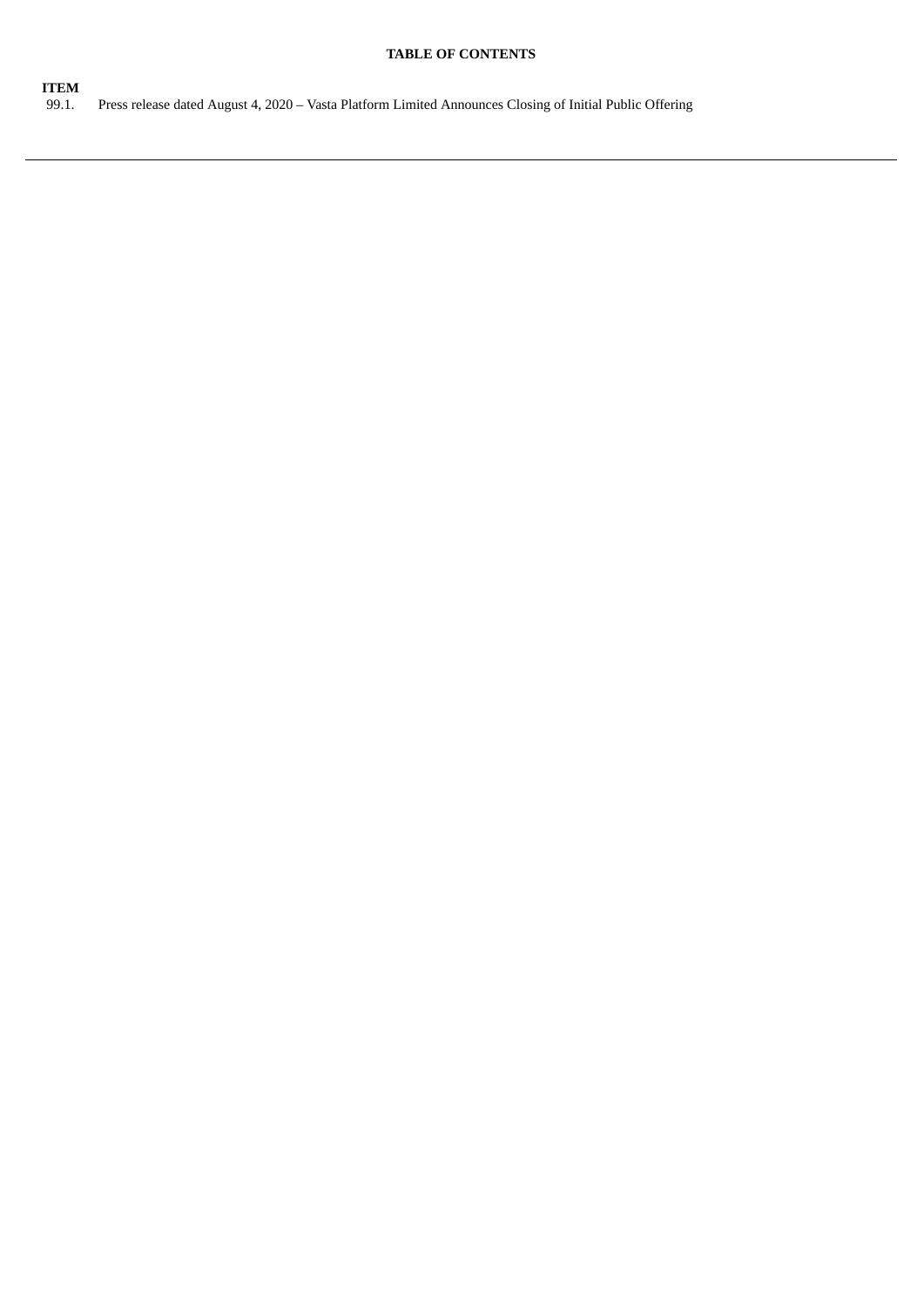#### **SIGNATURE**

Pursuant to the requirements of the Securities Exchange Act of 1934, the registrant has duly caused this report to be signed on its behalf by the undersigned, thereunto duly authorized.

#### **Vasta Platform Limited**

By: /s/ Mario Ghio Junior

Name: Mario Ghio Junior Title: Chief Executive Officer

Date: August 4, 2020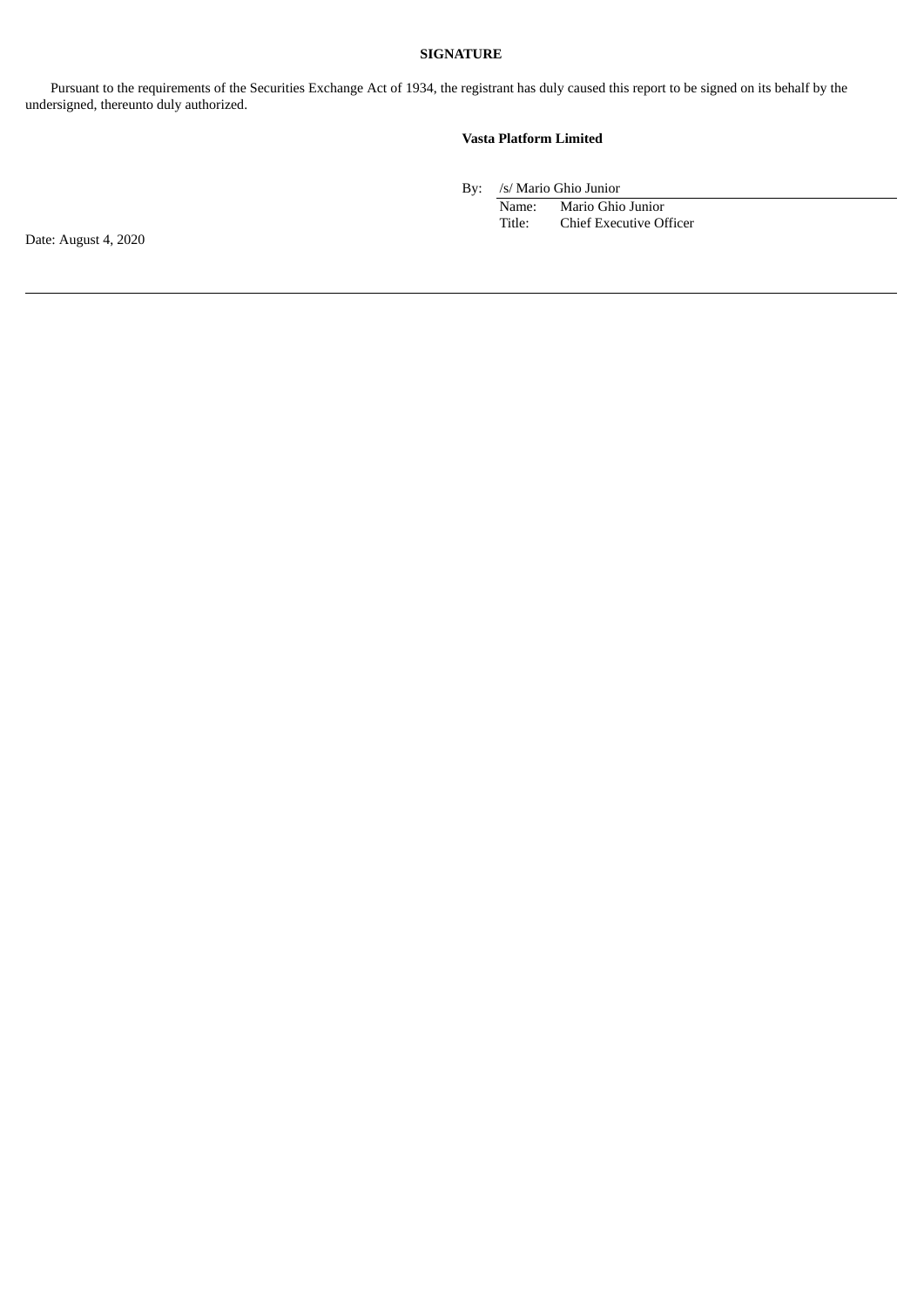

## **Vasta Platform Limited Announces Closing of Initial Public Offering**

**August 4, 2020 —** Vasta Platform Limited (NASDAQ: VSTA) today announced the closing of its initial public offering of 18,575,492 of its Class A common shares at a public offering price of \$19.00 per share. Vasta estimates the net proceeds to it from the offering to be approximately US\$333.5 million, after deducting underwriting discounts and commissions (before expenses). The shares began trading on the Nasdaq Global Select Market on July 31, 2020, under the symbol "VSTA."

In connection with the offering, Vasta has granted the underwriters a 30-day option from July 30, 2020, to purchase up to an additional 2,786,323 Class A common shares at the initial public offering price less the underwriting discount.

Goldman Sachs & Co. LLC, BofA Securities, Inc., Morgan Stanley & Co. LLC and Itau BBA USA Securities, Inc. are acting as Global Coordinators in this offering, and Goldman Sachs & Co. LLC, BofA Securities, Inc., Morgan Stanley & Co. LLC, Itau BBA USA Securities, Inc., UBS Investment Bank and Banco Bradesco BBI S.A. are acting as Joint Bookrunners of this Offering.

A copy of the final prospectus related to the offering may be obtained from: Goldman Sachs & Co. LLC, Attention: Prospectus Department, 200 West Street, New York, New York 10282, telephone: 1-866-471-2526, facsimile: 212-902-9316 or by emailing prospectus-ny@ny.email.gs.com; BofA Securities, Attention: Prospectus Department, NC1-004-03-43, 200 North College Street, 3rd floor, Charlotte NC 28255-0001, or by emailing dg.prospectus\_requests@baml.com; Morgan Stanley, Attention: Prospectus Department, 180 Varick Street, 2nd Floor, New York, New York 10014; Itaú BBA, 540 Madison Avenue 24th Floor, New York, New York 10022, Attention: Equity Sales Desk, telephone: 1-212-710-6756 or by emailing roadshowdesk@itaubba.com; UBS Investment Bank, Attention: Prospectus Department, 1285 Avenue of the Americas, New York, New York 10019, telephone: (888) 827-7275 or by emailing ol-prospectusrequest@ubs.com; or Banco Bradesco BBI S.A., Avenida Presidente Juscelino Kubitschek 1.309, 10º andar, CEP 04543- 011, São Paulo, SP, Brazil.

A registration statement on Form F-1 relating to these securities has been filed with, and declared effective by, the U.S. Securities and Exchange Commission ("**SEC**"). Copies of the registration statement can be accessed through the SEC's website at www.sec.gov. This press release shall not constitute an offer to sell or the solicitation of an offer to buy, nor shall there be any sale of these securities in any state or jurisdiction in which such offer, solicitation or sale would be unlawful prior to registration or qualification under the securities laws of any such state or jurisdiction.